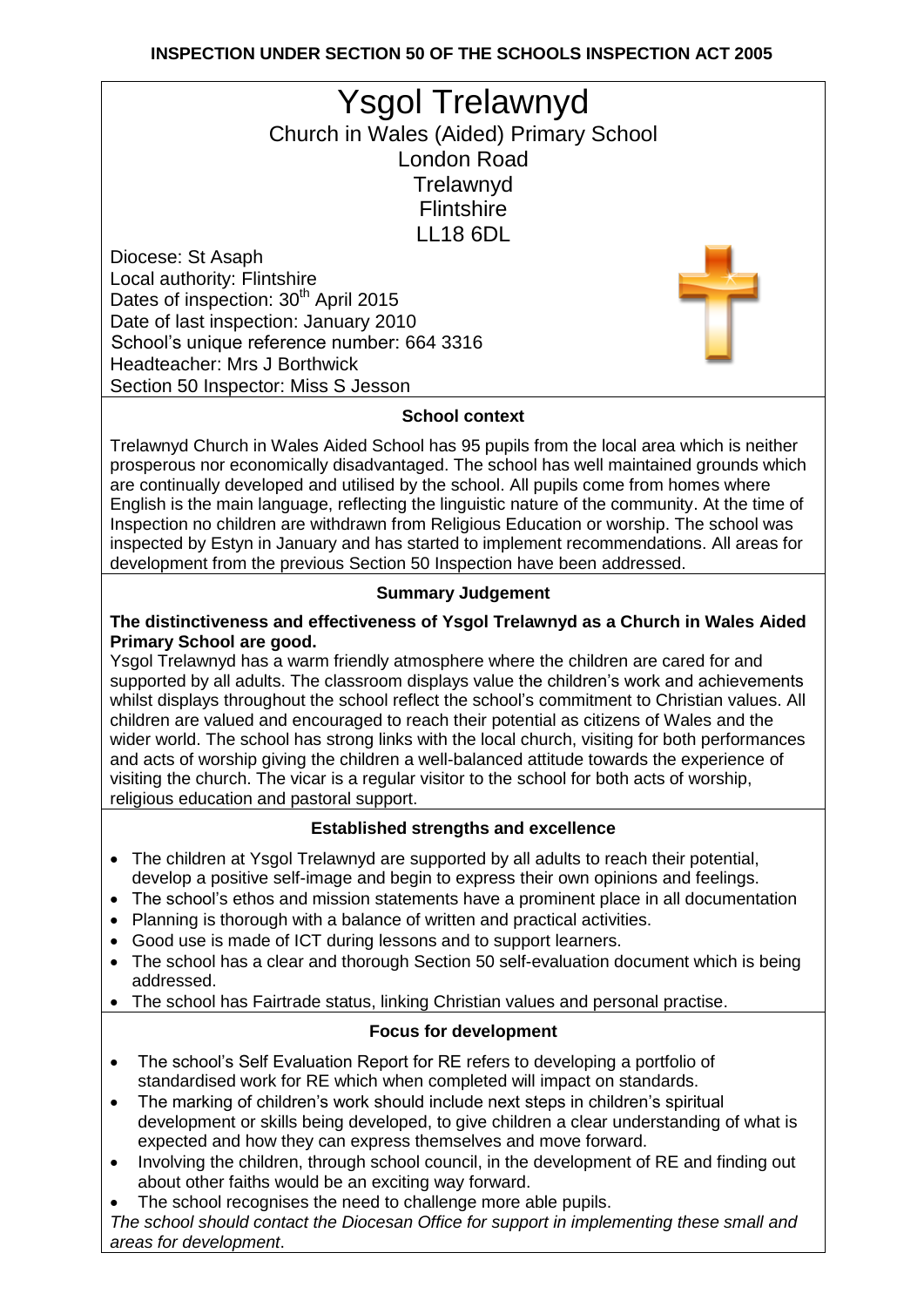#### **The school, through its distinctive Christian character, is outstanding at meeting the needs of all learners**

The school's Smiley School Code approach to behaviour is reflected in the children's interaction and manner with staff, visitors and their peers. The initiative begins in Early Years with rules and expectations being added and adapted as children move through the school. Through their work on the school council, children are becoming independent thinkers by using well-considered ideas and strategies. The school council is proud of the school, confidently discussing areas of excellence and how they are moving forward. They are secure in their role sharing ideas for fundraising and new challenges. Religious Education plays an important role defining the distinctive Christian character within the school. The school participates in pilgrimages and walks on a regular basis to churches and religious sites in the area. Governors and members of the community have attended these and are proud of the children, their reflections and behaviour at these times.

### **The impact and effectiveness of collective worship on the school community is good.**

One act of whole school acts of worship was observed with Years 1-6. The worship begins as the children enter with quiet reflection to a peaceful piece of music. The worship leader then asked children to share their thoughts which were appropriate and considerate. Children who volunteered their reflections received a reflection stone to hold throughout the worship. The children joined in singing 'Abba, Father' which was well known and added to the general atmosphere of peaceful thoughtfulness. The key elements of worship are a natural and embedded feature. The children were involved throughout, giving responses, sharing thoughts and volunteering to participate. The inclusion of children reading their own prayers as an integral part of the service is an excellent feature. The service ended with the reflection stones being dropped in a bucket of water, children were encouraged to say a short prayer as they did so.

Staff and clergy are involved in planning, leading and evaluating collective worship with involvement from other religious groups. Children are involved in planning and delivery, understanding the importance of sharing the worship as Christians, not only performing. The school meets the statutory requirements for Collective Worship. The school is looking for ways to develop worship at church and outdoors in its cycle. Incidental Welsh is used in worship. The Bible as a holy book is referred to in worship, though explicit Bible verses were not read during this act of worship, they could be used to strengthen this aspect of the service.

## **The effectiveness of provision for Religious Education is good**

The curriculum offers children a variety of opportunities to extend their understanding of the Christian faith though planned and evaluated lessons. There are opportunities built into the curriculum for children to explore and experiment with new learning opportunities, including visiting special/religious places, making and using artefacts and role play. The new curriculum has been embraced and staff are looking for ways to improve the opportunities for more able pupils. Visitors are warmly welcomed to present and discuss their religion from a personal perspective, often making links and comparing practise with Christianity. Religious Education lessons were observed in all four classes.

Foundation Phase lessons included practical activities and opportunities to develop literacy and ICT skills. Both Foundation Phase lessons focused on caring for God's creatures. The Early Years built on the story of the Lost Sheep, focusing on the care and attention shepherds and farmers show their animals as Jesus shows to us. The links made were appropriate for the age of the pupils who were engaged throughout. The stained glass windows made during the session will be a colourful addition to the class, reflecting the school's links with the church. Older children reflected on caring for animals and suggested ways they could do this in school and at home. A variety of activities were used to strengthen children's understanding of their responsibilities in this area. Throughout Foundation Phase the focus is on developing literacy through RE whilst maintaining the key religious message, however this could have been reinforced more throughout the session.

The Key Stage 2 lessons provided opportunities for extended writing showing empathy and understanding. All children were engaged, showing an understanding of the learning